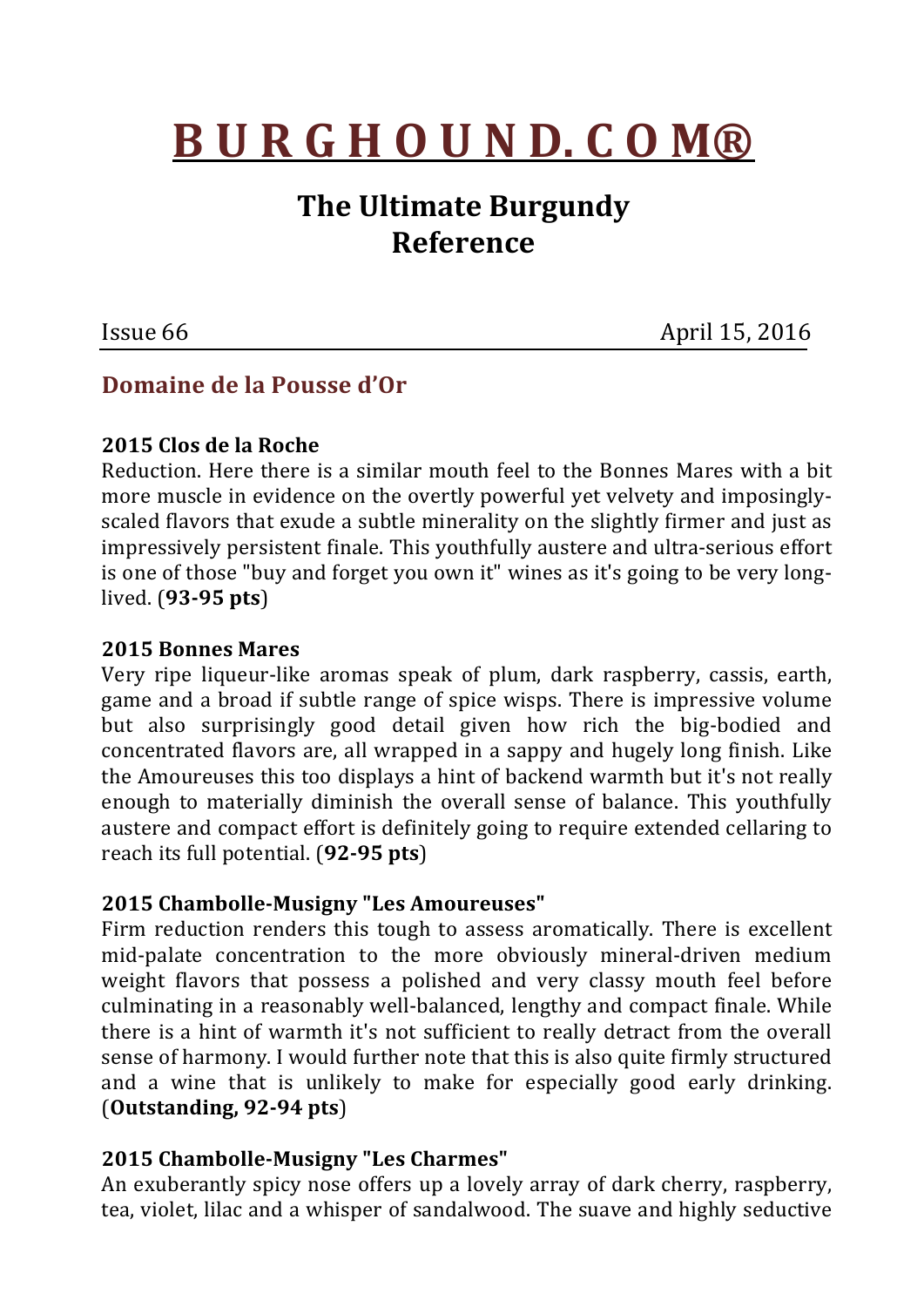medium-bodied flavors possess an opulent mouth feel thanks to the abundance of sappy dry extract and for a moment the palate impression is almost soft and then the structure arrives with a rush on the firm, moderately austere and built-to-age finale. This is very impressive though again I would describe it as atypical in the context of one usually finds with a classic Charmes. (**Outstanding, 91-94 pts**)

## **2015 Chambolle-Musigny "Les Feusselottes"**

A markedly ripe yet still elegant nose features notes of black raspberry, violet, lilac, anise and a lovely hint of spiced tea. The much more refined middle weight flavors are lacy and attractively energetic while displaying good minerality before tightening up considerably on the firm and lingering finish. This very ripe effort is also a bit more structured than it usually is. (**Outstanding, Sweet Spot, 91-93 pts**)

# **2015 Chambolle-Musigny "Les Groseilles"**

Reduction presently dominates the fruit. Otherwise there is a bit more volume to the equally vibrant and mineral-inflected flavors that deliver even slightly better complexity on the lingering and well-balanced finale. As is usually the case this is less refined than the Feusselottes but there is better depth here. While these two Chambolle 1ers are qualitatively similar they present two very different expressions. (**Outstanding, Sweet Spot, 91-93 pts**)

# **2015 Corton-Bressandes**

There is just enough reductive funk in evidence here as well to push what appear to be notably ripe fruit aromas to the background. I very much like the sense of energy to the lustrously textured broad-shouldered flavors that possess fine mid-palate density as well as a subtle minerality that progressively emerges as the long finish sits on the palate. This is very clearly built-to-age vet there is so much supporting extract that it should actually be approachable much younger than my suggested drinking window would indicate. In a word, terrific. (Sweet Spot, 92-95 pts)

**2015 Corton-Clos du Roi** There is a pronounced ripeness to the less elegant and much more sauvage-inflected aromas of cassis, plum liqueur, freshly turned earth and forest floor nuances. The palate impression though is more like that of the Bressandes in that it's muscular yet reasonably refined while evidencing focused power on the well-balanced and gorgeously persistent finish. I very much like the mouth feel thanks to the dense but fine-grained tannins and this should also amply reward extended cellaring. (**Sweet Spot.**, **92-95 pts**)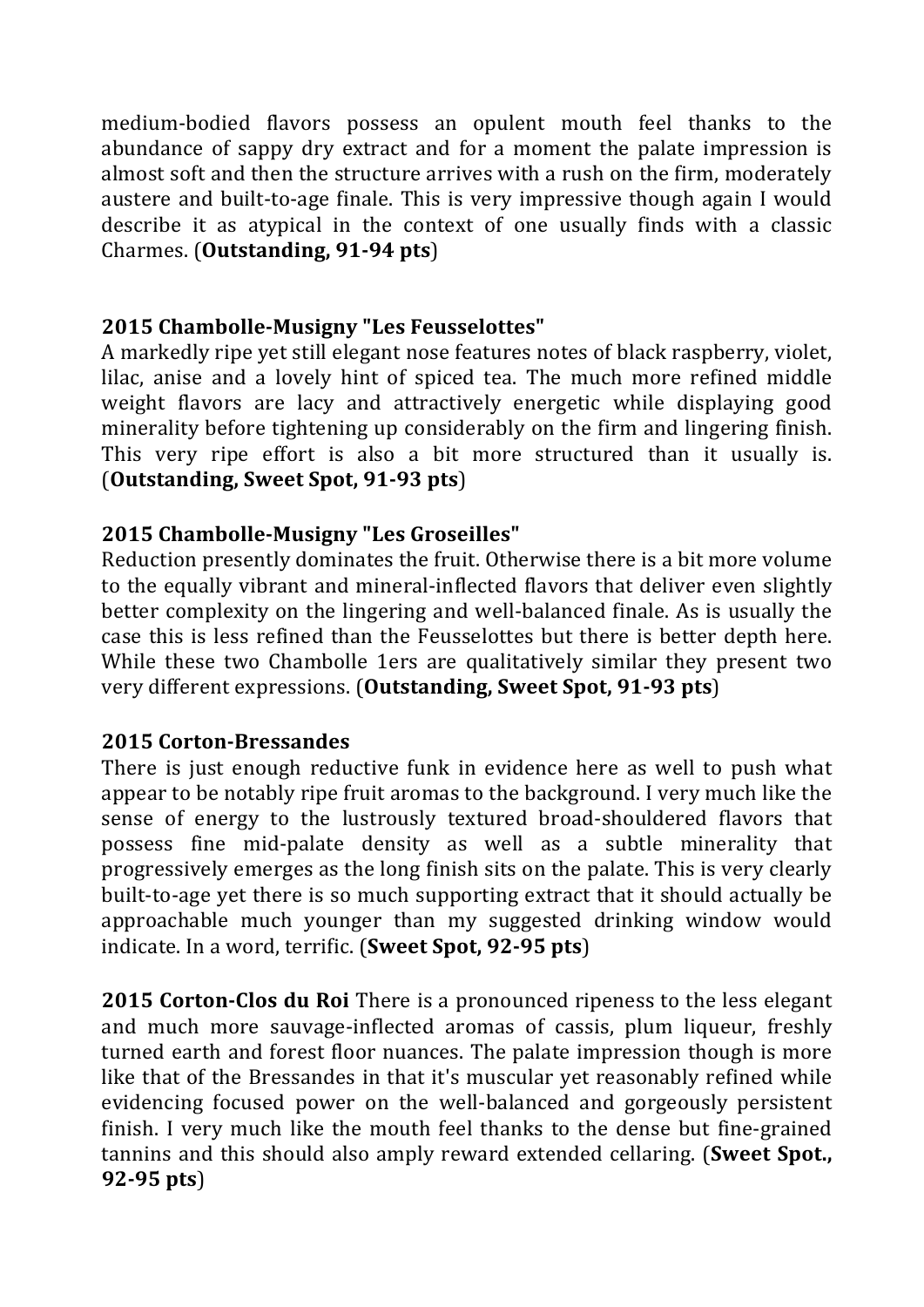## **2015 Pommard "Les Jarolières"**

This is also sufficiently reduced that it's not possible to offer an assessment of the nose. The richer and more imposingly scaled flavors possess excellent mid-palate density along with plenty of extract that imparts a caressing mouth feel to the opulent finish that is firm but not rustic while delivering sneaky good length on the well-balanced finale. This should be quite good in time. (**Outstanding, 90-93 pts**)

#### **2015 Volnay "Caillerets - Clos des Soixante Ouvrées"**

There is enough reduction present to render the nose difficult to assess today. Otherwise there is a slightly finer mouth feel to the sleek, intense and sappy flavors that possess a highly polished and seductive mouth feel while brimming with minerality on the firm and youthfully austere finale. Like the Bousse d'Or this is going to require at least some patience and ultimately reward 12 to 15 years of cellar time. (**Outstanding, Sweet Spot, 92-94 pts**)

# **2015 Volnay "Clos de la Bousse d'Or"**

Moderate amounts of wood and menthol elements frame the prominently ripe aromas of black pinot fruit liqueur aromas that are trimmed in an abundance of pretty spice nuances. The opulently, even lavishly rich medium weight flavors saturate the palate with sappy dry extract which also serves to buffer the more evidently mineral-inflected finish that is both firm and youthfully austere. Patience definitely required here. (Outstanding, Sweet Spot, 91-94 **pts**)

#### **2015 Volnay "Clos l'Audignac"**

A discreet but not invisible touch of wood frames markedly ripe aromas of cassis, anise, tea and warm earth. There is both good richness and energy to the enveloping medium weight flavors that also exude a fine bead of minerality, all wrapped in a youthfully austere and ever-so-slightly rustic finale. This is pretty much textbook l'Audignac. (**90-92 pts**)

# **2015 Volnay "En Caillerets"**

A very ripe yet once again still reasonably fresh nose presents an assortment of liqueur-like plum, cassis, black cherry and plenty of lovely spice nuances. The succulent, round and polished medium weight flavors exude ample minerality on the moderately firm finale where a hint of bitter pit fruit appears. This should also be approachable on the younger side if desired yet should have no problem aging well. (90-92 pts)